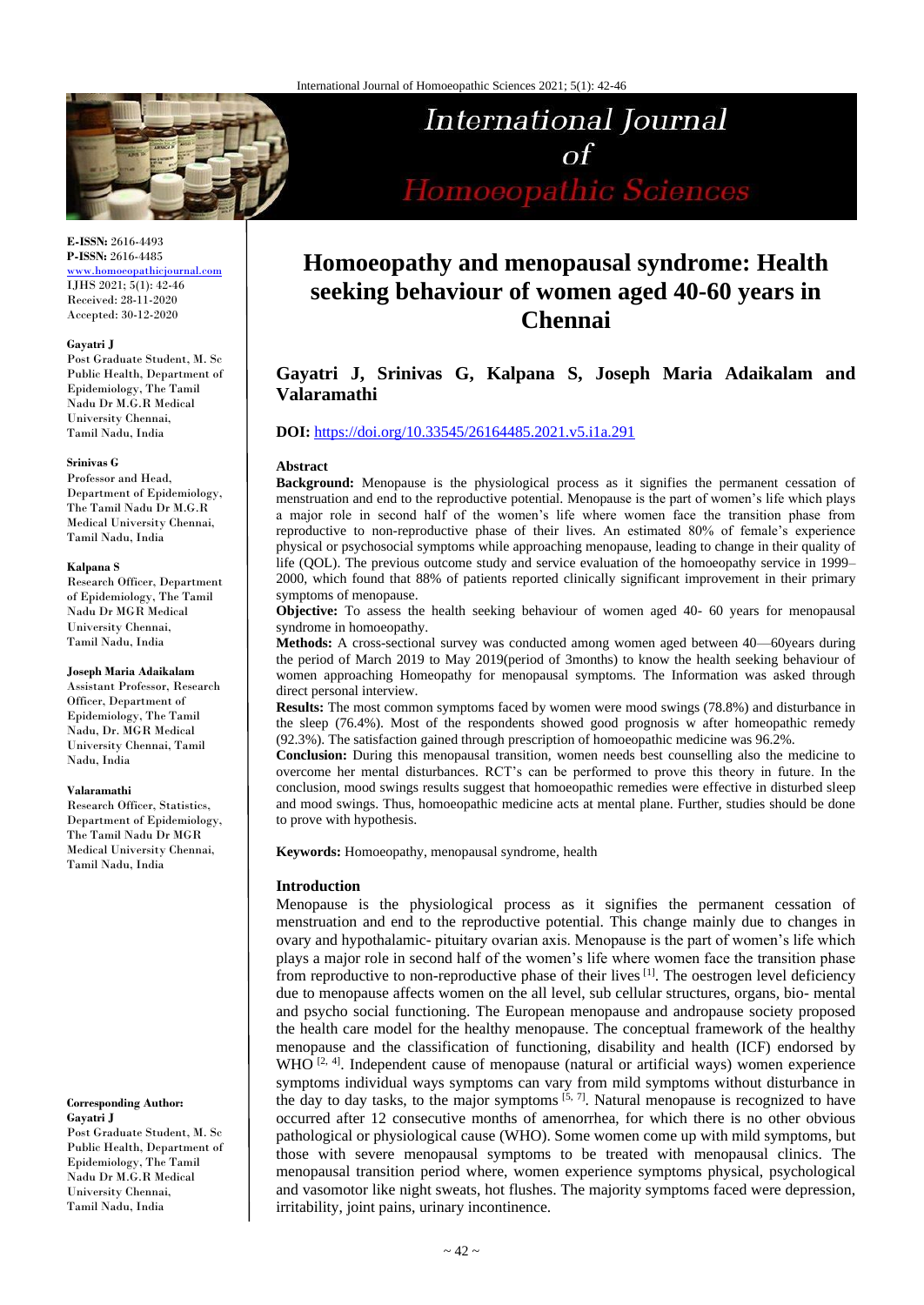The psychological symptoms faced during this period was troublesome for women to cope up. It is seen from previous studies that the patients visiting homeopathy doctors have better relief with better scope [8, 14]. Menopause is most likely leading to risk factor for Cardio vascular diseases and osteoporosis. Epidemiological studies have found that ageadjusted mortality is reduced by 2% while uterine and ovarian cancer about 5% with increasing age of menopause [15, 18] .

By comparing India to western countries, women spending almostone third of her life in menopause with more distressing clinical problems. Studies have shown that the frequency of the symptoms varies over time. Some happen frequently in the perimenopause and decrease over time, while others increase progressively from perimenopause to post menopause and become more severe towards the end of life. During the menopausal transition there are a lot of fluctuations in the hormone levels (especially oestrogen) and thus women experience many symptoms and conditions [19, 20]. Menopause occurs with the final menstrual period (FMP) which is known with certainty only in retrospect a year or more after the event. An adequate biological marker for the event does not exist. An estimated 80% of female's experience physical or psychosocial symptoms while approaching menopause, leading to change in their quality of life (QOL). These physiological and psychological changes are due to oestrogen deficiency. The previous outcome study and service evaluation of the homeopathy service in 1999–2000, which found that 88% of patients reported clinically significant improvement in their primary symptoms of menopause. Literature reviews and observational studies have also been published on alternative and complementary treatments for menopausal symptoms. These studies show that some complementary treatments can be beneficial to patients [21] .

The main aim to assess the health seeking behaviour of women aged 40- 60 years for menopausal syndrome in homoeopathy.

## **Methods**

A cross sectional study was carried out among women aged between 40-60years in a community of private clinics in North Chennai from March 2019-May 2019. Broad age group was chosen to get a clear picture of menopause with women approaching clinic with menopausal transitional symptoms which gets better with homeopathic medicine. The more symptoms are seen during menopause transitional period that is perimenopause, menopause, post menopause are included in this study. This study was conducted in private clinics, women approaching the clinics with menopausal symptoms were recorded. An estimated sample of study women with 40-60 years, with allowable and accepted error of 5%, the confidence interval was 95% the sample size was about 383.Semi structured Questionnaire was the tool used to assess the menopausal symptoms. The study information technique was collected by direct personal interview. The interview was conducted only after taking oral consent from women. Institutional ethical committee permission was obtained. Confidentiality was assured to women who participated in the study. The study was conducted in local language and confidentiality of study assured to women throughout the study. The questionnaire was self-structured questionnaire, the validity of the tool was obtained from the experts and the statistician and Gynaecologist. Descriptive statistics was used for analysing using SPSS ver-24.

| <b>Variables</b>    |                   | Frequency | Percentage |
|---------------------|-------------------|-----------|------------|
| Age(years)          | $40-45$ yrs       | 38        | 18.3       |
|                     | $45 - 50$ yrs     | 83        | 39.9       |
|                     | 50-55yrs          | 57        | 27.4       |
|                     | 55-60yrs          | 30        | 14.4       |
| Education           | Illiterate        | 16        | 7.7        |
|                     | School            | 59        | 28.4       |
|                     | Graduate          | 73        | 35.1       |
|                     | Professional      | 60        | 28.8       |
| Occupational status | Unemployed        | 54        | 26.0       |
|                     | Laborer           | 11        | 5.3        |
|                     | Own business      | 26        | 12.5       |
|                     | Government        | 54        | 26.0       |
|                     | Private           | 63        | 30.3       |
|                     | Below 5000        | 12        | 5.8        |
| Monthly income      | $5000 - 10,000$   | 35        | 16.8       |
|                     | $11,000 - 15,000$ | 13        | 6.3        |
|                     | 16,000-25,000     | 36        | 17.3       |
|                     | Above 26,000      | 112       | 53.8       |
| Religion            | Hindu             | 79        | 38.0       |
|                     | Muslim            | 91        | 43.8       |
|                     | Christian         | 38        | 18.3       |
| Marital status      | Single            | 22        | 10.6       |
|                     | Married           | 127       | 61.1       |
|                     | Divorced          | 18        | 8.7        |
|                     | Separated         | 10        | 4.8        |
|                     | Widow             | 31        | 14.9       |

# **Table 1:** Demographic variables

**Results**

In this study, 208 participants were recruited. In that, most of the participants (83) (39.9%) were in the age group of 45- 50 years of age. Most of them 127 (61.1%) were married. 91 (43.8%) were belongs to the Muslim religion. Among the

respondents most of them 60 (28.8%) were completed their Professional degree. And among the participants 63 (30.3%) were working under private sector.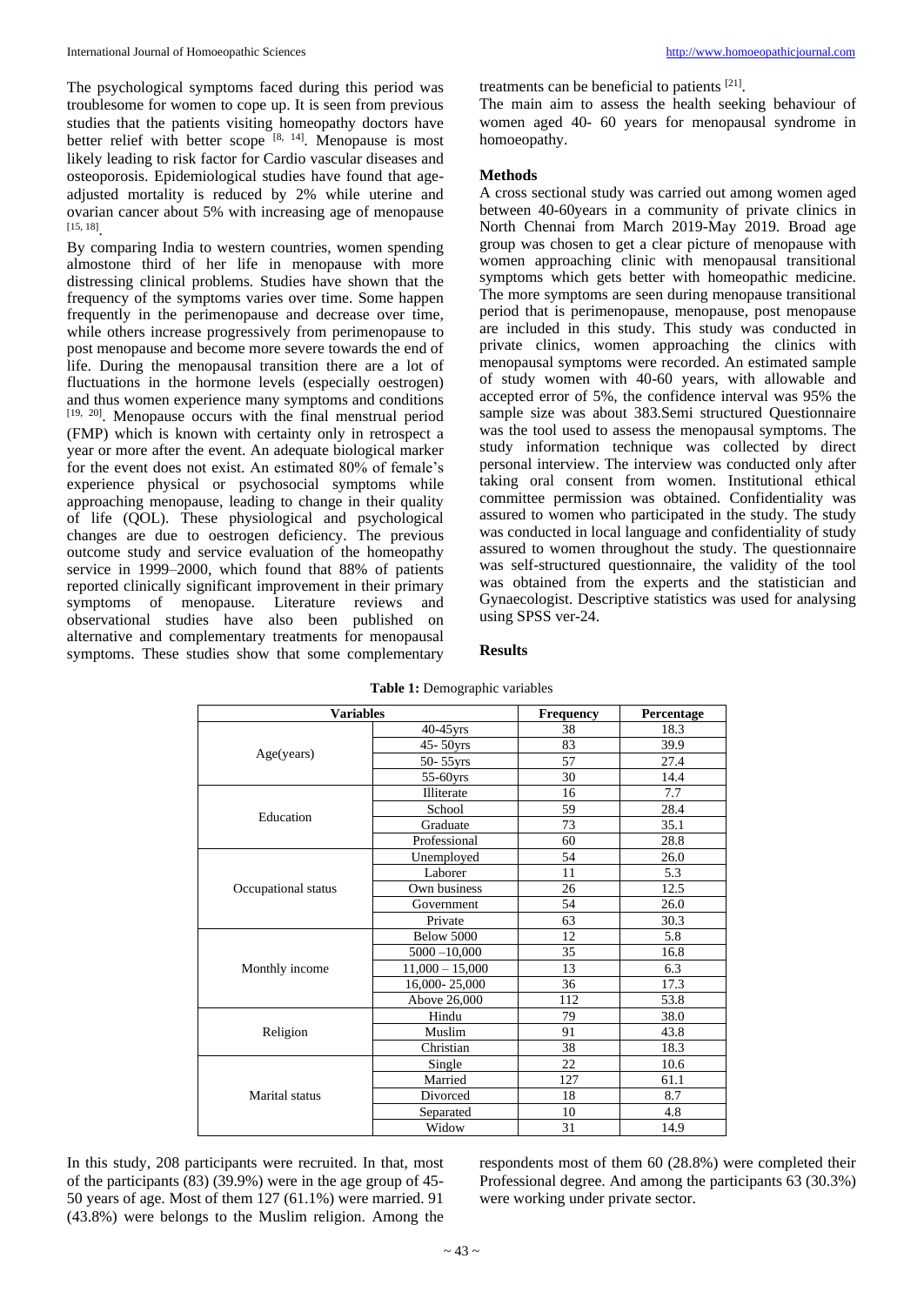| <b>Variables</b>                                          |                                          |                | <b>Frequency Percentage</b> |
|-----------------------------------------------------------|------------------------------------------|----------------|-----------------------------|
|                                                           | Musculoskeletal                          | 30             | 14.4                        |
|                                                           | <b>GIT</b>                               | 7              | 3.4                         |
| For what type of problem you are undergoing               | Respiratory                              | 22             | 10.6                        |
| homoeopathy treatment                                     | Neurological                             | 3              | 1.4                         |
|                                                           | Gynecological                            | 91             | 43.8                        |
|                                                           | <b>Diabetes</b>                          | 39             | 18.8                        |
|                                                           | Dermatological                           | 16             | 7.7                         |
| Why and how you chose homoeopathy system of               | Not satisfied with other treatments      | 83             | 39.9                        |
| medicine?                                                 | Naturally, I'm interested in Homeopathy  | 56             | 26.9                        |
|                                                           | Expecting a safe and lasting relief      | 69             | 33.2                        |
|                                                           | Previous personal experience             | 70             | 33.7                        |
| What was the source of information made you choose        | <b>Recommendation by Friends</b>         | 49             | 23.6                        |
| homoeopathy                                               | Recommendation by family members         | 55<br>34       | 26.4<br>16.3                |
|                                                           | Media, newspapers etc.<br>Below 2 months | 23             | 11.1                        |
|                                                           | $2 - 4$ months                           | 53             | 25.5                        |
|                                                           | $4 - 6$ months                           | 67             | 32.2                        |
| How long you are suffering from the disease               | $\overline{6}$ months - 1 year           | 44             | 21.2                        |
|                                                           | Above 1 year                             | 21             | 10.1                        |
|                                                           | Below 2 months                           | 20             | 9.6                         |
|                                                           | $2 - 4$ months                           | 48             | 23.1                        |
| How long are you taking homoeopathy treatment here        | $4 - 6$ months                           | 67             | 32.2                        |
|                                                           | $\overline{6}$ months - 1 year           | 64             | 30.8                        |
|                                                           | Above 1 year                             | 9              | 4.3                         |
| Are you satisfied with the prognosis you are              | Yes                                      | 192            | 92.3                        |
| getting from homoeopathy treatment                        | N <sub>0</sub>                           | 16             | 7.7                         |
|                                                           | Within 1 week                            | 12             | 5.8                         |
|                                                           | 1-2 week                                 | 75             | 36.1                        |
| How long it took to get a significant improvement in      | $2$ week $-1$ month                      | 85             | 40.9                        |
| your disease condition under homoeopathy treatment        | Above 1 month                            | 31             | 14.9                        |
|                                                           | No significant improvement               | 5              | 2.4                         |
| Whether you are satisfied with the attitude/ care offered | Yes                                      | 200            | $96.\overline{2}$           |
| by homoeopathy doctors                                    | No                                       | 8              | 3.8                         |
| Have you taken homoeopathy treatment here or              | Yes                                      | 82             | 39.4                        |
| somewhere else, for the same problem                      | N <sub>o</sub>                           | 126            | 60.6                        |
| Whether you have previously taken any other treatment     | Yes                                      | 83             | 39.9                        |
| for the same problem, other than homoeopathy              | No                                       | 125            | 60.1                        |
| Whether you are comfortable with the homoeopathy          | Yes                                      | 199            | 95.7                        |
| drug delivery system                                      | N <sub>o</sub>                           | 9              | 4.3                         |
|                                                           | No improvement $(0%)$                    | $\overline{2}$ | 1.0                         |
| Current condition of the disease, for which you are       | Mild improvement (upto 25%)              | 44             | 21.2                        |
| undergoing homoeopathy treatment                          | Moderate (26-50%)                        | 53             | 25.5                        |
|                                                           | Good (51-75%)                            | 66             | 31.7                        |
| Will you prefer homoeopathy treatment in the future, in   | Very good (more than 75%)                | 43             | 20.7                        |
|                                                           | Yes                                      | 196            | 94.2<br>5.8                 |
| case of any illness                                       | No                                       | 12             |                             |
|                                                           | High<br>Moderate                         | 18<br>54       | 8.7<br>26.0                 |
| How much of your problems have aggravations been in       | Low                                      | 47             | 22.6                        |
| treatment                                                 | <b>Extremely</b> low                     | 47             | 22.6                        |
|                                                           | Not at all                               | 42             | 20.2                        |
|                                                           | Yes                                      | 177            | 85.1                        |
| Have you experienced hot flushes                          | No                                       | 31             | 14.9                        |
|                                                           | Yes                                      | 124            | 59.6                        |
| Have you experienced numbness anywhere in body            | No                                       | 84             | 40.4                        |
|                                                           | Yes                                      | 138            | 66.3                        |
| Have you experienced palpitations                         | No                                       | 70             | 33.7                        |
|                                                           | Yes                                      | 164            | 78.8                        |
| Have you experienced mood swings                          | No                                       | 44             | 21.2                        |
|                                                           | Yes                                      | 106            | 51.0                        |
| Have you experienced panic attacks                        | $\rm No$                                 | 102            | 49.0                        |
| Have you experienced difficulty in sleeping               | Yes                                      | 159            | 76.4                        |
|                                                           | No                                       | 49             | 23.6                        |
| Have you experienced urinary incontinence                 | Yes                                      | 120            | 57.7                        |
|                                                           | No                                       | 88             | 42.3                        |

# **Table 2:** Health Seeking Behaviour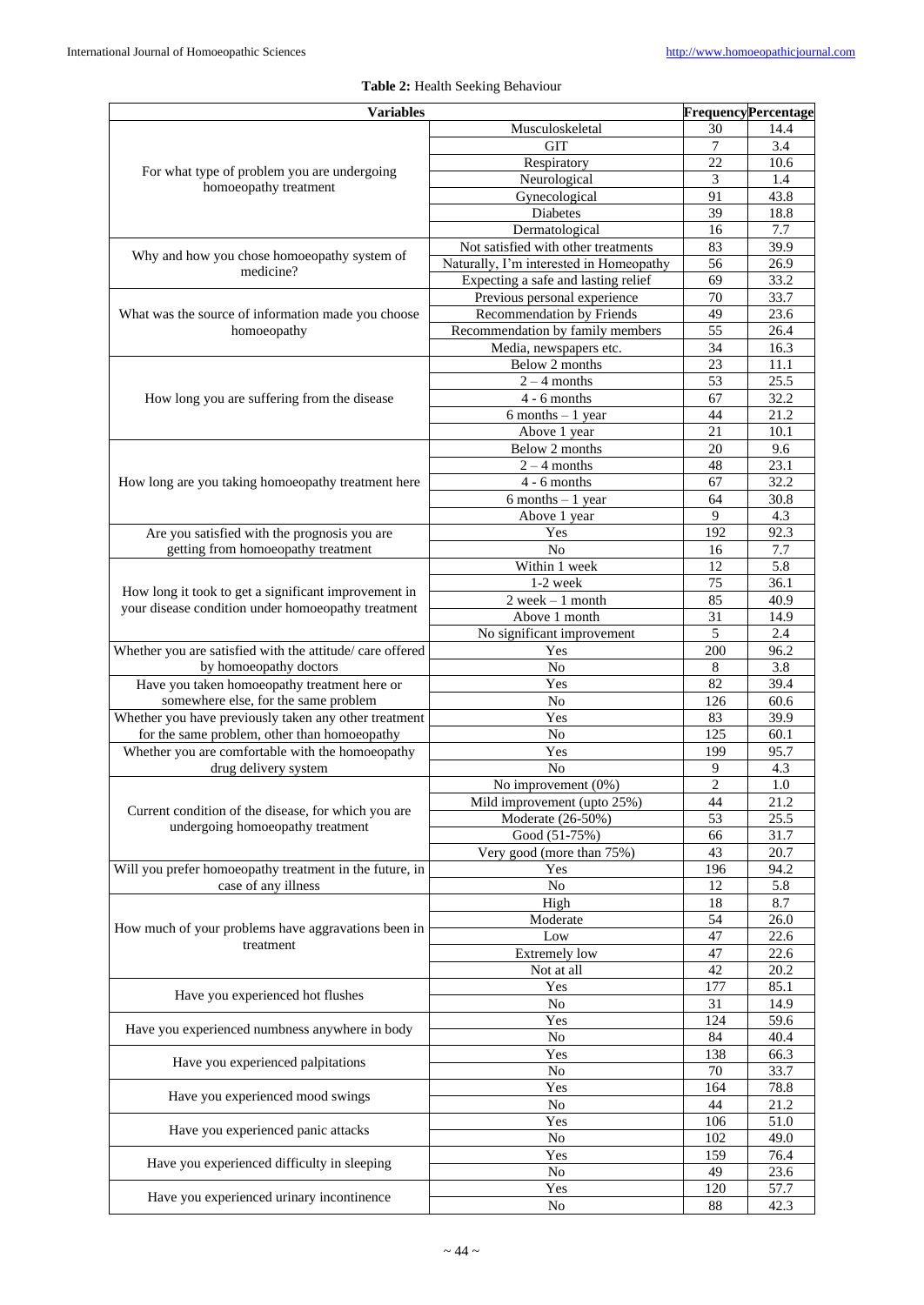| $\degree$ 101 $\rm{n}$<br>experienced<br>pain<br>knee<br>1ave -<br>vou | ⊥ ∪∪ | $\sim$<br>10 <sup>2</sup> | $\overline{O}$<br>$\circ$ $\circ$ $\circ$ |
|------------------------------------------------------------------------|------|---------------------------|-------------------------------------------|
|                                                                        | ำ    | -                         | .                                         |

From our study, the health seeking behaviour of women of menopausal symptoms and their betterment in taking Homoeopathy can be seen. In this study, Women approaching Homeopathy clinics with Gynaecological problems are high with (43.8%). The prognosis by taking Homeopathy medicine was (92.3%), patient was very much satisfied with the prognosis of their complaint. The preference for homoeopathy medicine for the further other complaints were told by many participants was high (94.2%). While considering menopausal symptoms, most of the women experienced mood swings (78.8%) followed by difficulty in sleeping (76.4%), hot flushes(85.1%) also followed by palpitations (66.3%). Mood swings was the predominant symptom told by many participants and they felt better by taking homeopathy medicine.



**Fig 1:** Frequency and percentage of type of problems faced by participants for which seeking the homoeopathic treatment.

## **Discussion**

Our study shows that majority of the participant approached homoeopathy system of medicine since they are not satisfied with other system of medicine 83 (39.9%), expecting safe and long lasting treatment 69 (33.2%) and naturally interested in homoeopathy 56 (26.9%). The source of information helped them to choose homoeopathy system of medicine is majorly through previous personal experience 70 (33.7%), recommended by family members 55 (26.4%) and by friends 49 (23.6%) and also media/newspaper 34 (16.3%). The duration took to get a significant improvement in their disease condition under homoeopathy treatment is 2 weeks  $-1$  month 85(40.9%). We observed that majority of the respondents are comfortable with the homoeopathy drug delivery system199 (95.7%) which is the key role playing in health seeking behaviour of the homoeopathy medicine. A very high participants prefer homoeopathy treatment in future in case of any illness 196 (94.2%), this may be due to the care offered by the homoeopathy physician in a satisfying way 200 (96.2%) also the aggravation experienced by them during the treatment was moderate 54(26.0%), low, extremely low, high and not at all are 47(22.6%), 47(22.6%), 18(8.7%), 42(20.2%) respectively.

M F Bordet *et al*. conducted an observational study on treating hot flushes in menopausal women with homoeopathic treatment, observed that 89% of participants suffered from daily hot flushes had significant reduction 39% in the frequency of hot flushes by day and night and a significant reduction in the daily discomfort they caused. On comparing to our current study, out of 208 participants 177 (85.1%) have experienced hot flushes and after seeking treatment with homoeopathy medicine 45% improved, 22%

no change, 19% symptom got disappeared and 14% had aggravations. Clare Relton *et al*. conducted a study on homoeopathy service in a national health service community menopause clinic: audit of clinical outcomes with the total participants of 124, and ended with the lists of regular symptoms like hot flushes, tiredness, anxiety, mood swings, crying, sleeping difficulties, mood swings, headaches, joint and muscle pains. Fifteen women reported that their primary symptom stayed the same and four documented a worse score; however, the remaining 83 reported an improvement at the end of homeopathic treatment. The mean decrease (improvement) in the score for their primary symptom was2.0. By comparing to our present study, women who have experienced numbness, palpitations, mood swings, panic attacks, sleep difficulty and knee joint pain are 124(59.6%), 138(66.3%), 164(78.8%), 106(51.0%), 159(76.4%), 184 (88.5%) respectively and after seeking homoeopathy treatment mood swings and sleep difficulty were improved by 54% and knee joint pain was improved by 59%. A very few studies have been conducted on women approaching homoeopathic medicine and their attitude about treatment effectiveness for menopausal syndrome, more research need to be done to study the seeking behaviour of menopausal women in this system to arrive a better perceptive manner.

## **Conclusion**

From this study, the effectiveness of Homeopathic treatment to the women approaching for menopause can be seen. Many Women face menopausal transition period with great difficulty, homeopathic medicine prescribed on the individuality of the person, which helps the patient to